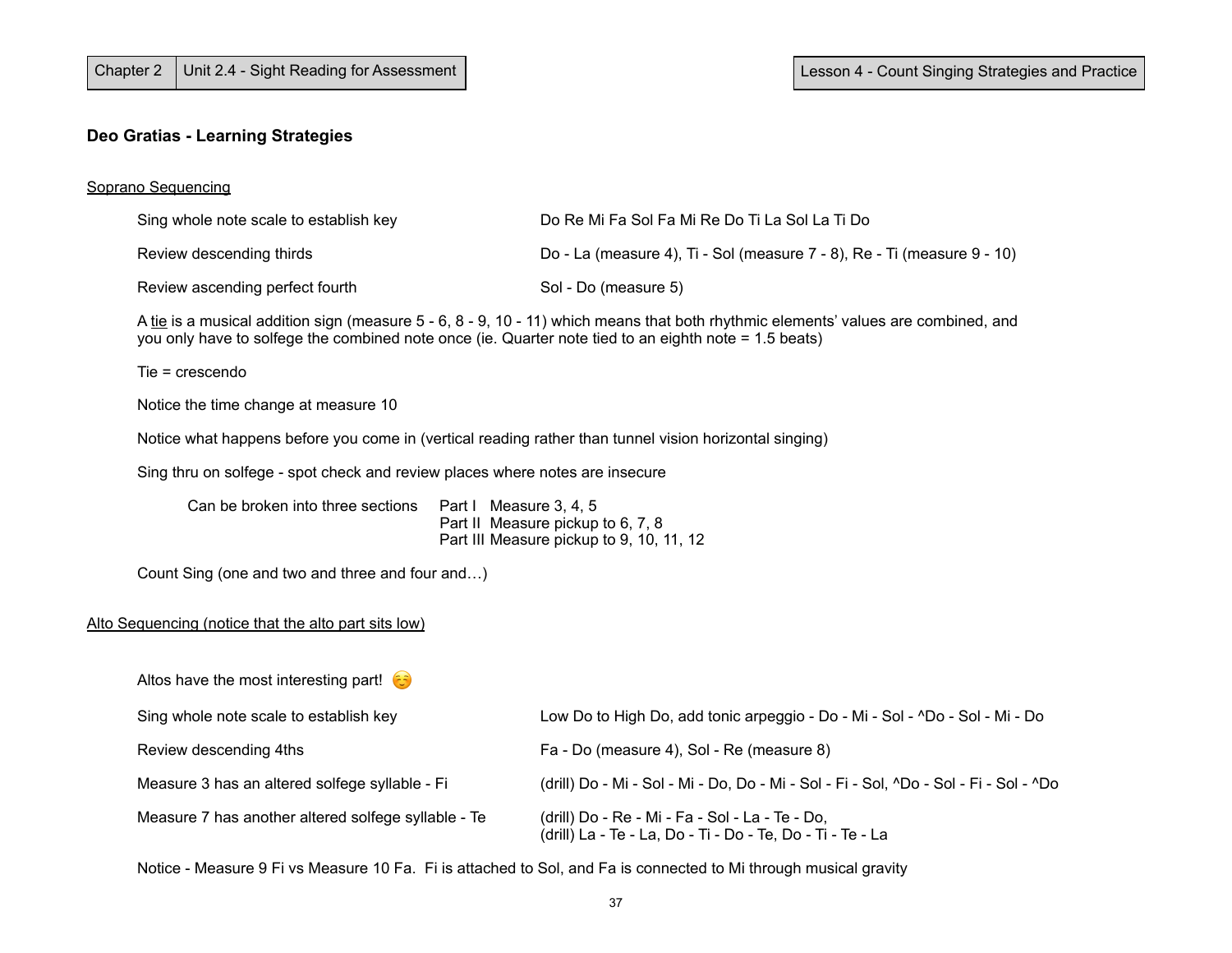A tie is a musical addition sign (measure 1 - 2, 3 - 4) which means that both rhythmic elements' values are combined, and you only have to solfege the combined note once (ie. Quarter note tied to an eighth note = 1.5 beats)

Tie = crescendo

 Notice - Measure 10 has a natural in a parenthesis. This means that that note was altered shortly before that note (measure 9 Fa became Fi due to the "accidental"). Measure 10 is a courtesy accidental to remind singers to sing a D natural and not a D sharp.

Notice the time change at measure 10

Sing thru on solfege - spot check and review places where notes are insecure

| Can be broken into three sections | Part   Measure 1, 2, 3, 4, 5   |
|-----------------------------------|--------------------------------|
|                                   | Part II Measure 6, 7, 8        |
|                                   | Part III Measure 9, 10, 11, 12 |

Count Sing (one and two and three and four and…)

#### Tenor Sequencing

| Sing whole note scale to establish key | Do Re Mi Fa Sol Fa Mi Re Do Ti La Sol La Ti Do<br>(drill) Arpeggio - Do - Mi - Sol - Mi - Do |
|----------------------------------------|----------------------------------------------------------------------------------------------|
| Review descending perfect fifth        | Sol - Do (measure 6)                                                                         |
| Review descending perfect fourth       | Do - Sol (measure 9), Sol - Re (measure 10)                                                  |
| Review ascending perfect fourth        | La - Re (measure 9)                                                                          |
| Review ascending perfect octave        | Sol - Sol (measure 10 - 11)                                                                  |

 A tie is a musical addition sign (measure 9 - 10) which means that both rhythmic elements' values are combined, and you only have to solfege the combined note once (ie. Quarter note tied to an eighth note = 1.5 beats)

Tie = crescendo

 Notice - Measure 7 has a sharp in a parenthesis. This means that that note was altered in that measure (altos) and tenors are given a "courtesy accidental" as a reminder to sing the G sharp and not natural

Notice the time change at measure 10

Sing thru on solfege - spot check and review places where notes are insecure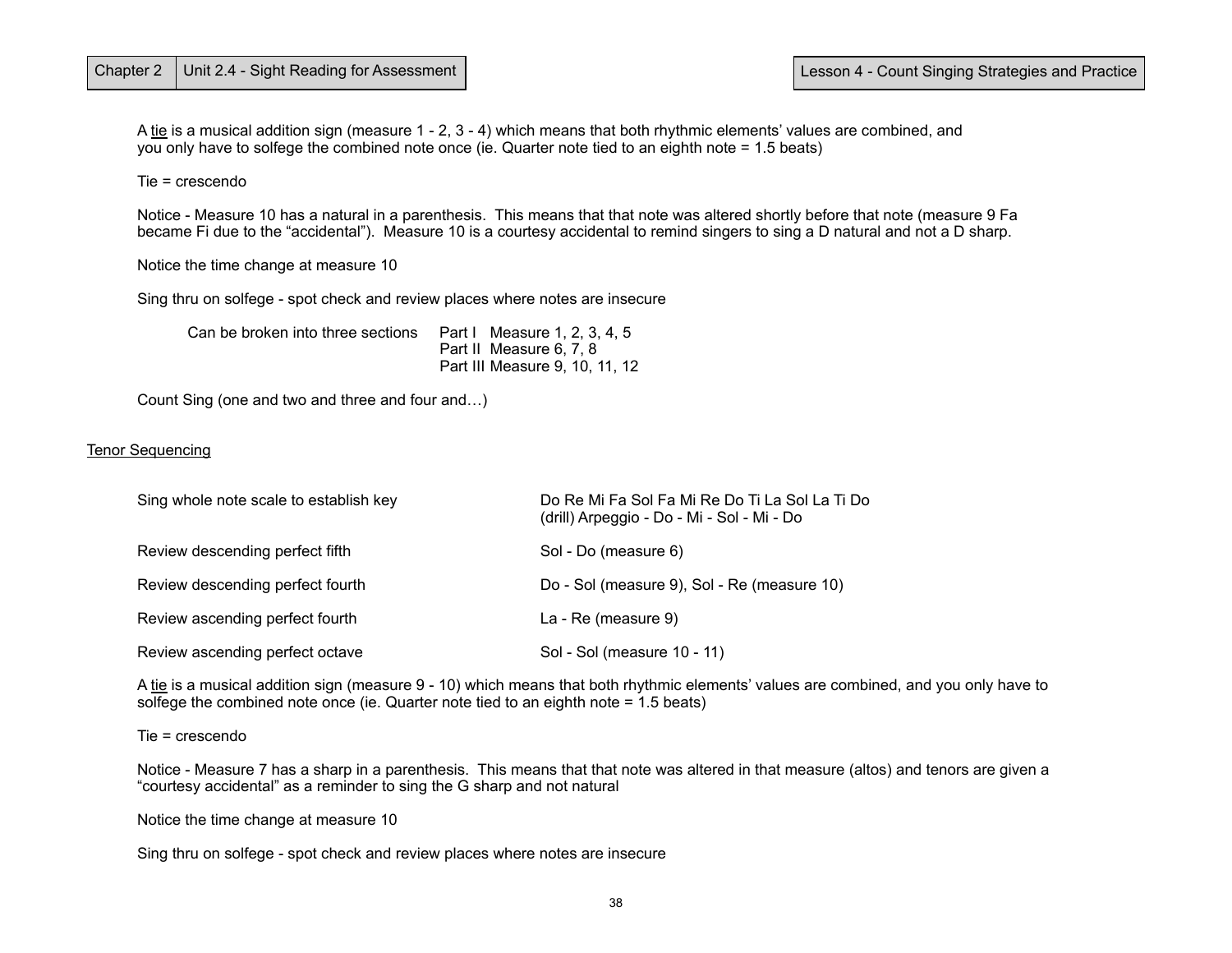Can be broken into three sections Part I Measure 1, 2, 3 Part II Measure 4, 5, 6, 7 Part III Measure 8, 9, 10, 11, 12 (can be two mini sections)

Count Sing (one and two and three and four and…)

## Bass Sequencing

| Sing whole note scale to establish key | Low Do to High Do, add tonic arpeggio - Do - Mi - Sol - ^Do - Sol - Mi - Do |
|----------------------------------------|-----------------------------------------------------------------------------|
| Review descending third                | Do - La (measure 3, 6), Sol - Mi (Measure 8 - 9)                            |
| Review ascending perfect fourth        | Re - Sol                                                                    |
| Review descending perfect fifth        | Sol - Do (measure 11 - 12)                                                  |

A tie is a musical addition sign (measure 2 - 3, 5 - 6, 7 - 8) which means that both rhythmic elements' values are combined, and you only have to solfege the combined note once (ie. Quarter note tied to an eighth note = 1.5 beats)

Tie = crescendo

Notice the time change at measure 10

Sing thru on solfege - spot check and review places where notes are insecure

| Can be broken into three sections  Part I Measure 2, 3 |                                      |
|--------------------------------------------------------|--------------------------------------|
|                                                        | Part II Measure 4, 5, 6              |
|                                                        | Part III Measure 7, 8, 9, 10, 11, 12 |

Count Sing (one and two and three and four and…)

### Putting parts together (sample ideas)

Altos + Tenors singing solfege while Sopranos + Basses count (chant)

Sopranos + Tenors singing solfege while Altos + Tenors count (chant)

Altos + Tenors singing solfege while Sopranos + Basses count (sing)

Sopranos + Tenors singing solfege while Altos + Tenors count (sing)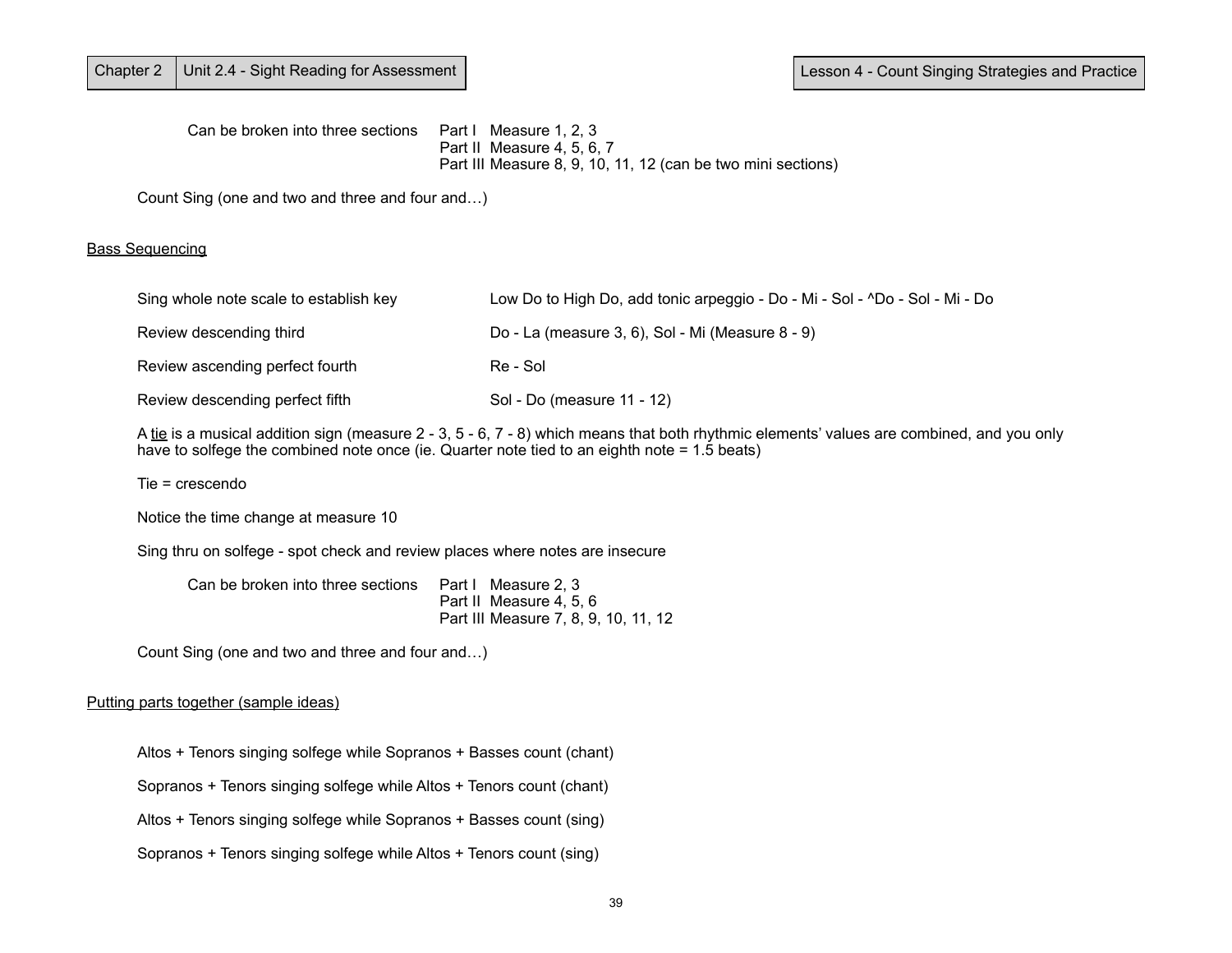

Latin Text: Deo gratias English Translation: Thanks be to God

Pronunciation: 'deh oh 'grah tsee ahs